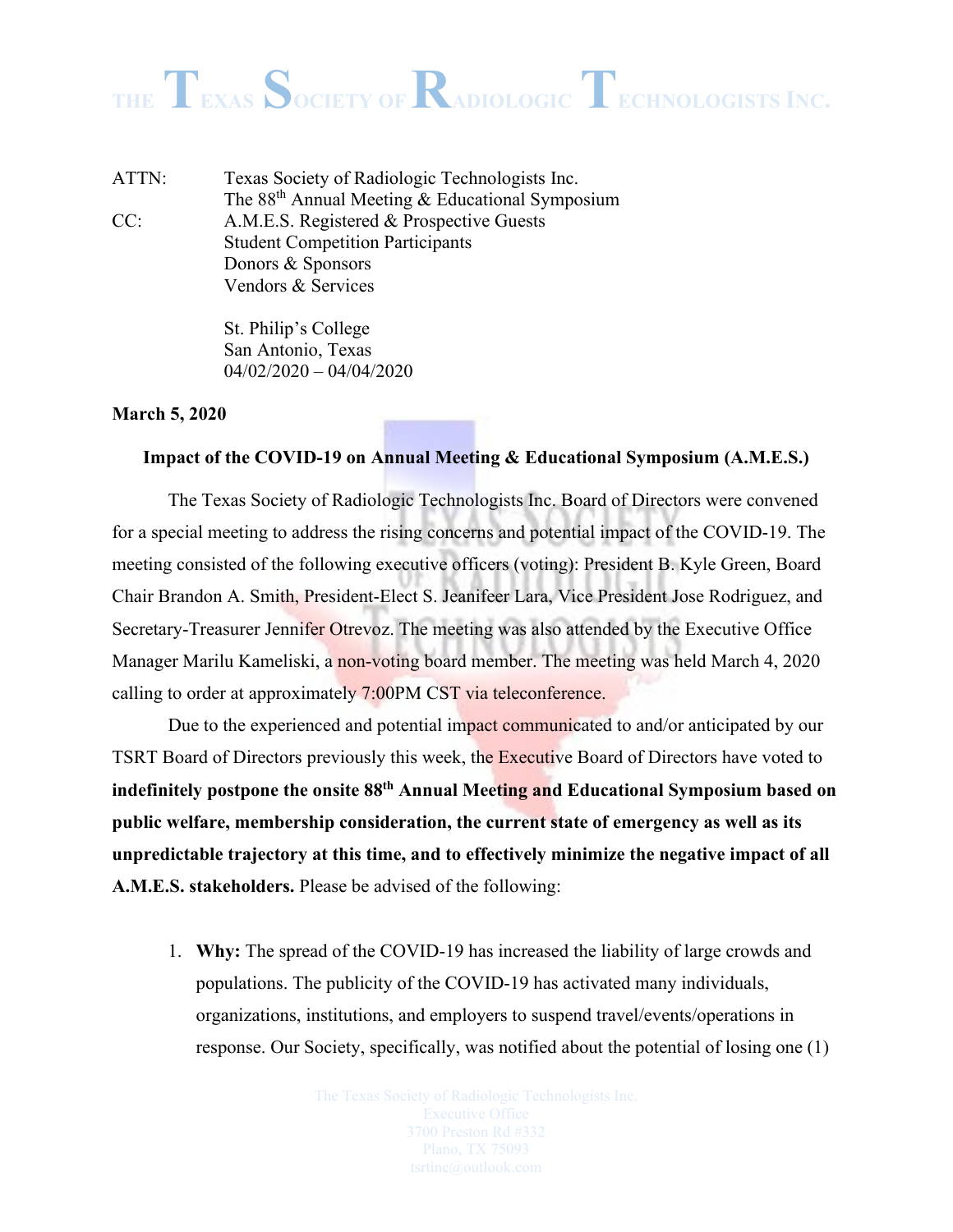or more vendors/services due to the current state of the COVID-19. Some of the timelines of potential cancellation would have had an increased-negative impact to our members/attendees due to the proximity to the A.M.E.S., logistic considerations (traveling, lodging, costs, etc.), and safety concerns. Although this was a difficult decision, our responsibility is to our membership and communities foremost.

- 2. **Postponed indefinitely**: reserved from the complete cancellation, contingent on the progression of the COVID-19 impact. This means we are monitoring the situation to immediately identify when/if a new date/time, intended on the same location if possible, to host our 88th A.M.E.S. At this time, we are not moving to cancel the meeting for this year, 2020. EXAS DOCIET
- 3. **Transaction of TSRT Business:** the Board of Directors is currently preparing to host a formal web-based/virtual business meeting implementing the proper resources for coordination, accessibility, credentialing, and voting to transact such annual business not limited to Bylaw Amendments, Budgetary Review & Approval for next fiscal year, and other parliamentary objectives in accordance with the current bylaws. The date/time will be communicated at least thirty (30) days prior to the transaction of the meeting, exceeding the standards of the **bylaws**.
- 4. **Honors, Awards, & Ceremonies:** The nomination process was properly transacted and concluded prior to this challenge. We have received several nominations for all awards & honors and those nominations shall stand. The evaluation and selection process will continue to identify each award recipient. Due to the celebration being held at the Annual Meeting, all ceremonies will be postponed at this time. We will communicate our strategy for celebrating the nominees/recipients at a later date.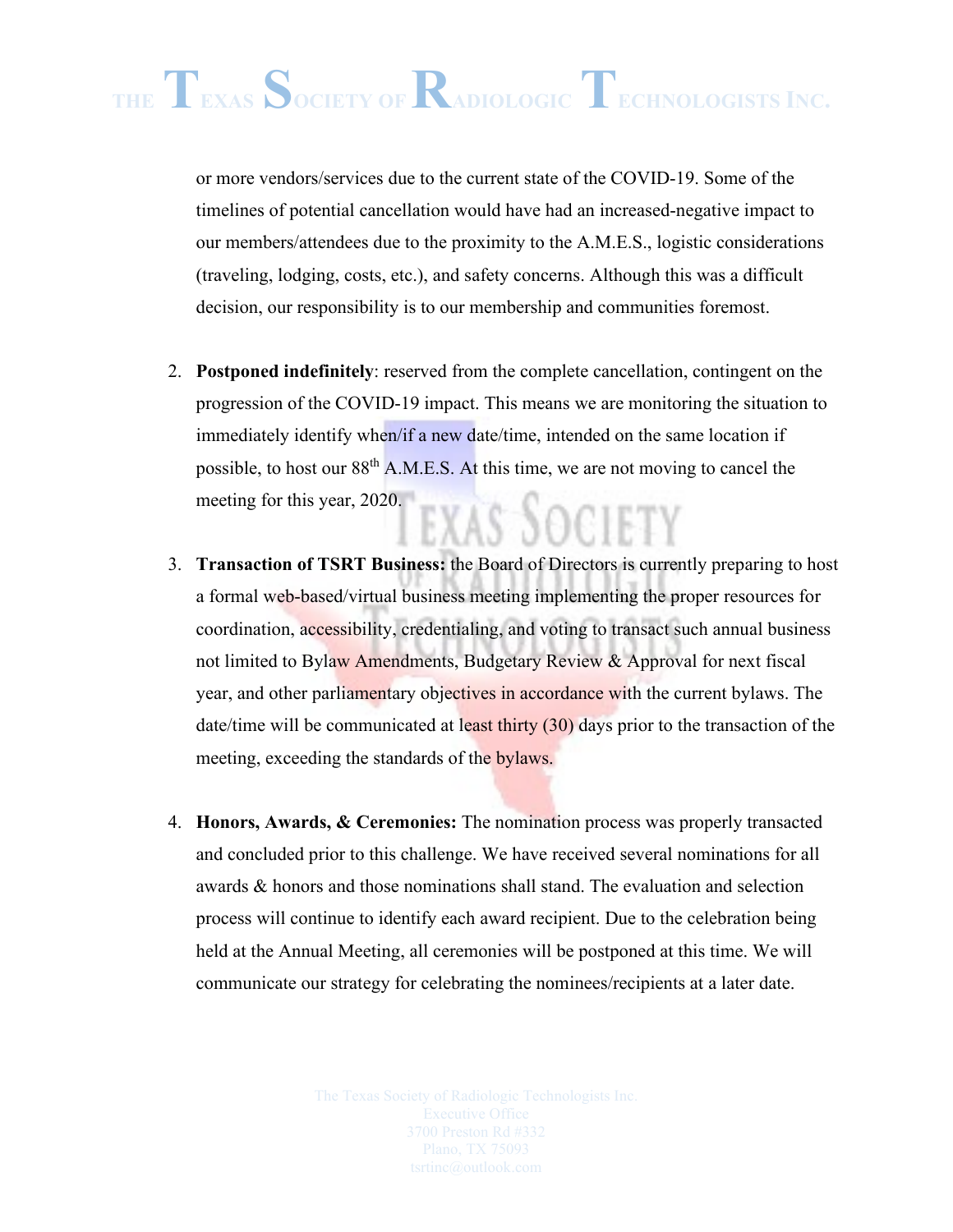- 5. **What About the Graduating Students?** This aspect proves to be one of the most challenging dilemmas considering our graduating students eager to compete. At this time, the Board of Directors is charged with identifying, developing, and implementing a solution to addressing this concern. Whether it is creating value and opportunities to our current students as graduating students or entry level professions, we, the Board of Directors, are committed to delivering. We will be reaching out for feedback to collaborate with the students affected to achieve the shared goal.
- 6. **Refunds / Credits:** The Board of Directors along with the Executive Office fully understands the impact on this transactional matter. We will continue manage the processes to account for previously completed A.M.E.S. transactions and/or honoring refundable transactions as requested. We will honor full credit to individuals interested in applying previous purchases (A.M.E.S. 2020 related) to the pending event or subsequent event with no additional charge. If you have any questions, please email us at [tsrtinc@outlook.com.](mailto:tsrtinc@outlook.com) )LOGISTS
- 7. **Emergency Preparedness:** The Board of Directors is currently working on a bylaw amendment requiring a contingency plan on various levels to specifically address similar scenarios in the future. The plan shall be required by the bylaws and detailed in the operational Guidebook and Standing Rules. As such unforeseen circumstances are subject to arise, the Board of Directors are charged with safeguarding and advocating for the best outcomes through proactive strategies. The plan shall be comprehensive and mutually considerate of all stakeholders, shareholders, and associated considerations.

We, the Texas Society of Radiologic Technologists Inc. and the governing Board of Directors, appreciate your continued support and understanding. It is our obligation to promptly champion a valuable solution, fortify the safeguard of policies and procedures to effectively